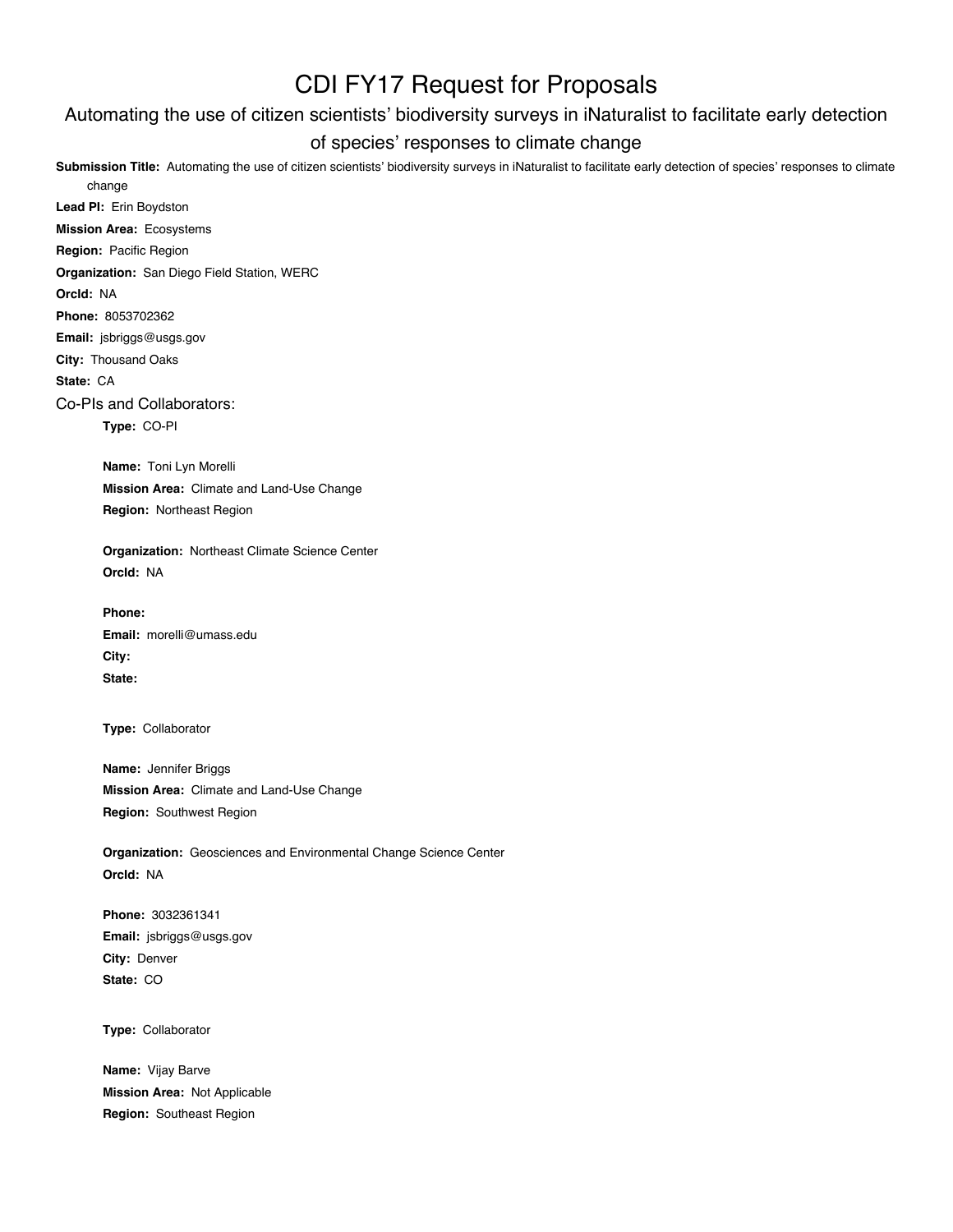**Organization:** Florida Museum of Natural History **OrcId:** NA

**Phone: Email:** vbarve@flmnh.ufl.edu **City: State:**

**Type:** Collaborator

**Name:** Lena Lee **Mission Area:** Not Applicable **Region:** Pacific Region

**Organization:** National Park Service **OrcId:** NA

**Phone: Email:** lena\_lee@nps.gov **City: State:**

**Science Support Framework Element 1:** Data Management

**Science Support Framework Element 2:** Science Data Lifecycle - Analysis

**Science Support Framework Element 3:** Knowledge Management

**In-Kind Match:** \$17,108.00

#### **List of anticipated deliverables from the project:** 1. Databases and interactive maps for 100 National Parks based on 2016 BioBlitz surveys that identify detections of new species and apparent climate-related shifts in species' ranges or habitats 2. Automated data processing system and users' guide to enable future analyses of citizen science biodiversity data collected in iNaturalist or other social media platforms 3. Manuscript describing methods and results for submission to open-access peer-reviewed journal

**Lead Cost Center:** Western Ecological Research Center

**Notes, Comments:**

**Project Description:** Climate and land use change bring major challenges for understanding and predicting impacts on species of conservation concern. We propose to create an automated methodology by which the National Park Service (NPS) can update its biodiversity survey information and species lists. Information collected by citizen scientists in the program iNaturalist can be used to improve and continuously update NPSpecies databases, as we found in a successful recent pilot study of 3 parks using manual assessment methods. Expanding and automating the integration of these datasets across 100 National Parks, and providing interactive maps of new species observations to NPS, will facilitate early detections of species' shifts in range or habitat due to changing climate patterns or other stressors.

**Total Budget:** \$29,939.00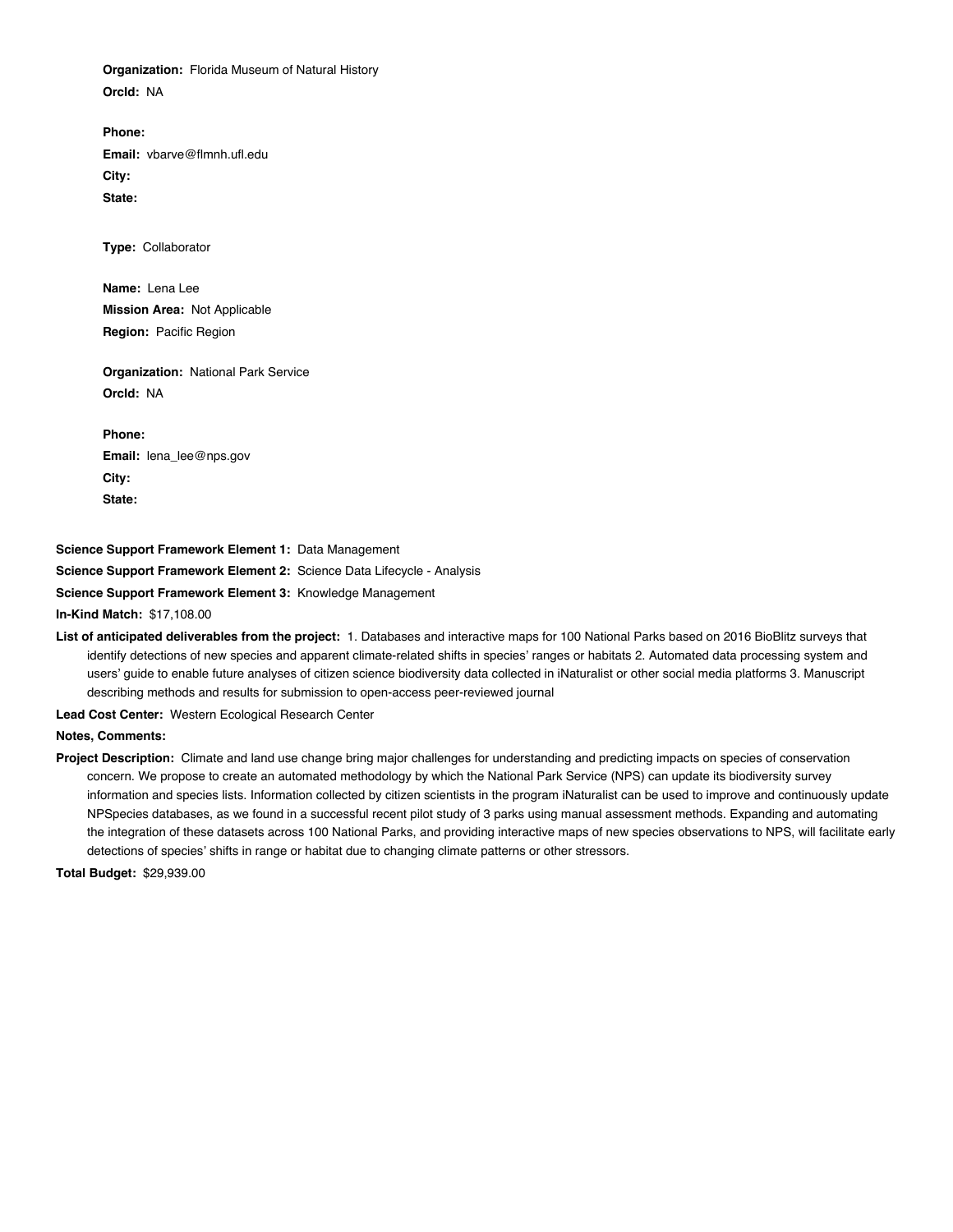#### **10/14/2016 CDI Statement of Interest and Project Summary**

**Title:** Automating the use of citizen scientists' biodiversity surveys in iNaturalist to facilitate early detection of species' responses to climate change

**PI:** Erin Boydston, Western Ecological Research Center, Ecosystems Mission Area

**Collaborators:** Toni Lyn Morelli, Northeastern Climate Science Center, USGS; Jenny Briggs, Geosciences and Environmental Change Science Center, Southwest Region, CLU Mission Area, USGS; Lena Lee, Santa Monica Mountains National Recreation Area, California, NPS; Vijay Barve, Florida Museum of Natural History

**Scope:** As patterns of land use and climate continue to change in North America, countless species of plants and animals respond by moving into new ranges, elevations, or habitat types. These shifts can have major consequences for the conservation and stewardship of biodiversity, but detecting shifts in real time is an enormous challenge for resource management agencies. Often, a species is already under stress or at risk by the time its range shift becomes apparent. With the availability of new technology, citizen scientists may be able to help. Recently, National Parks hosted "BioBlitz" surveys in which visitors used the iNaturalist app on mobile devices to document species they observed in parks. The resulting datasets are spatially accurate due to global positioning systems (GPS) and biologically accurate after checks by specialists, representing an unprecedented resource for assessments of biodiversity. With further processing, integration, and analysis, these data could be translated into knowledge that prompts action, but such steps fall outside the current capacity of the National Park Service (NPS) and existing USGS programs. We propose developing a process to rapidly integrate and evaluate existing information on species' ranges and distributions with these new documentations of species in the iNaturalist database. These assessments will permit early detection of species' range shifts in response to changes in climate and land use; facilitate proactive conservation actions by DOI and other agencies; and meet major objectives of the Ecosystems and Climate & Land Use mission areas as well as the DOI Climate Science Centers.

**Technical Approach:** We will build a methodology and toolset to integrate and cross reference existing species' range and distribution information (e.g. NPS surveys, ICUN range maps, etc.) with new species documentations added to iNaturalist. We will start with iNaturalist records entered during BioBlitz surveys in nearly 100 National Park units during 2016, and expand the scope of our effort as appropriate beyond NPS boundaries and other biodiversity social media platforms (e.g. eBird). Our data process will build from code written in the R statistical package to extract and analyze data from iNaturalist and add steps to cross-reference each observation's location with the most complete available species' distribution information. Results of analyses will be new databases and maps identifying potential climate migrants (i.e. individuals observed at or beyond the northernmost or highest-elevation edge of their range), and species that appear to be undergoing other forms of habitat shifts, displacements, or adaptations to new environments. These products will be provided to NPS and other partner agencies in an interactive online format to facilitate knowledge sharing and possible conservation actions, representing full progress through the science data lifecycle.

**Project Experience and Collaboration:** Our approach will build on our successful 2016 pilot study. With partners at the Santa Monica Mountains National Recreation Area, National Geographic, and the University of Massachusetts, we used a manual process to download and analyze data from iNaturalist and cross-reference known biodiversity lists with species detected during the 2016 BioBlitz. We identified 27 unprecedented observations of plants, amphibians, and birds at novel locations for 3 focal parks alone. Our proposed CDI project would develop a general automated process that can be used in future years to compare detections from BioBlitzes or other citizen science efforts to existing species distribution databases and maps and apply it to the remaining 90+ 2016 Bioblitz parks. CDI funding would permit the development of specialized and automated processing tools with a collaborator highly